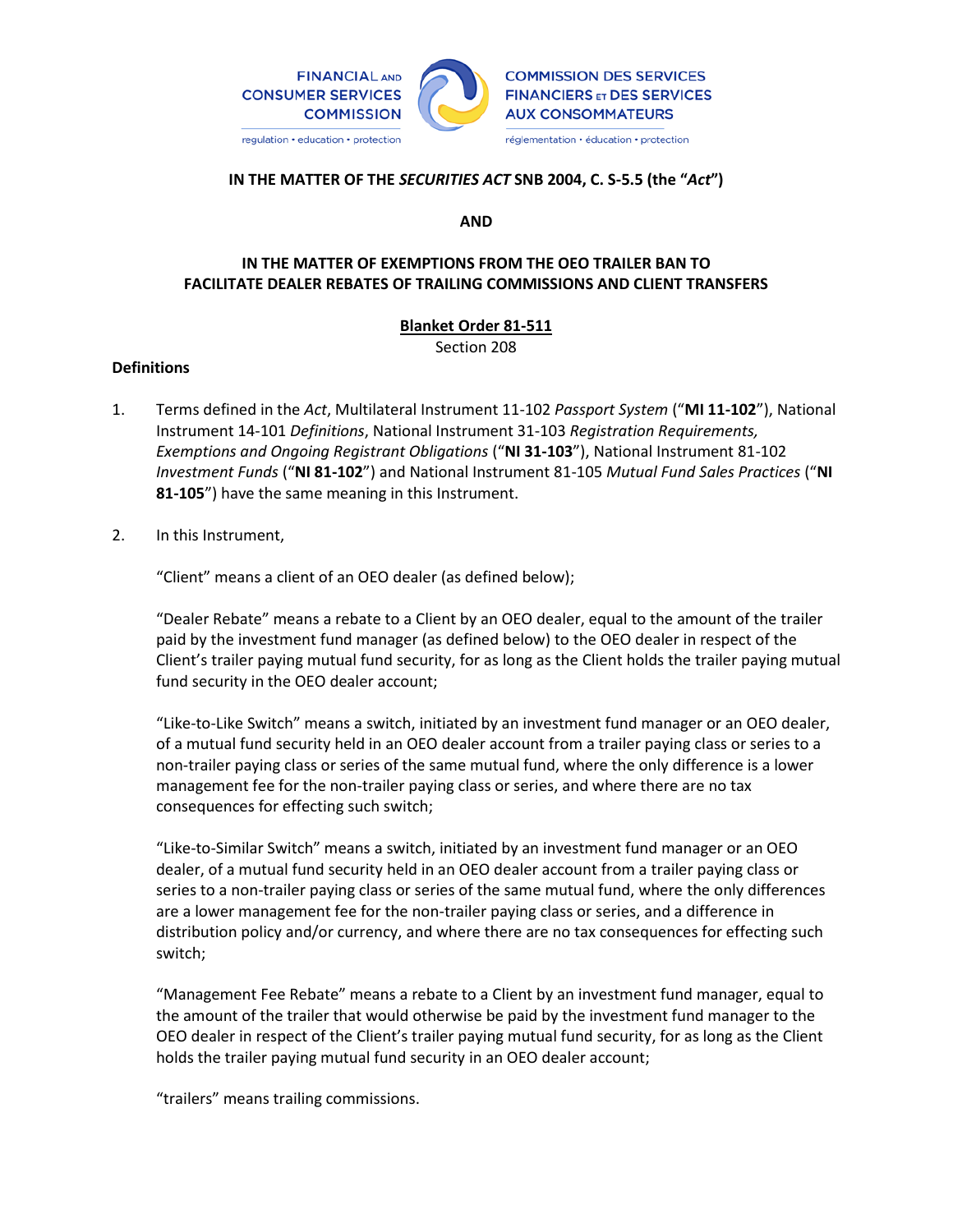#### **Background**

#### *OEO Trailer Ban*

3. Effective 1 June 2022 (the "**Effective Date**"), pursuant to sections 2.2(3) and 3.2(4) of NI 81-105, members of the organization of a mutual fund ("**investment fund managers**" or "**IFMs**") will be prohibited from knowingly paying trailers to participating dealers that are not required to make a suitability determination such as investment dealers offering order execution only accounts ("**OEO dealers**") in connection with a Client's purchase and ongoing ownership of a prospectusqualified mutual fund security ("**mutual fund security**"); OEO dealers will also be prohibited from soliciting or accepting the payment of trailers from IFMs (together, the "**OEO Trailer Ban**").

#### *Current Mutual Fund Holdings with Trailers in OEO Dealer Accounts*

- 4. Prior to the Effective Date, there will be mutual funds held in OEO dealer accounts for which trailers are paid ("**Current Holdings**"). To comply with the OEO Trailer Ban as of the Effective Date, IFMs and OEO dealers have determined the approach set out in sections 5 to 13 will be used to process Current Holdings.
- 5. IFMs and OEO dealers will process Current Holdings as follows
	- (a) certain IFMs have executed, or will execute, Like-to-Like Switches or, where no Like-to-Like Switch is available, have executed, or will execute Like-to Similar Switches, without instruction from the Client or the OEO dealer,
	- (b) certain OEO dealers have executed, or will execute, certain Like-to-Like Switches or, where no Like-to-Like Switch is available, have executed, or will execute certain Like-to-Similar Switches, without instruction from the Client,
	- (c) certain Clients may continue to hold the trailer paying mutual fund securities in an OEO dealer account on and after the Effective Date, and the relevant IFM may provide a Management Fee Rebate, and
	- (d) where a Like-to-Like Switch or a Like-to-Similar Switch is not available or not effected by the Effective Date, and a Management Fee Rebate is also not used, a Client may continue to hold the trailer paying mutual fund securities in an OEO dealer account on and after the Effective Date, and the OEO dealer will provide a Dealer Rebate.
- 6. Where a Like-to-Like Switch or a Like-to-Similar Switch is effected
	- (a) certain IFMs may change the trading instructions for any IFM-established systematic plan from the trailer paying class or series to the non-trailer paying class or series of the same mutual fund used for the switch, without instruction from the Client or the OEO dealer,
	- (b) certain OEO dealers may change the trading instructions for any dealer-established systematic plan from the trailer paying class or series to the non-trailer paying class or series of the same mutual fund used for the switch, without instruction from the Client,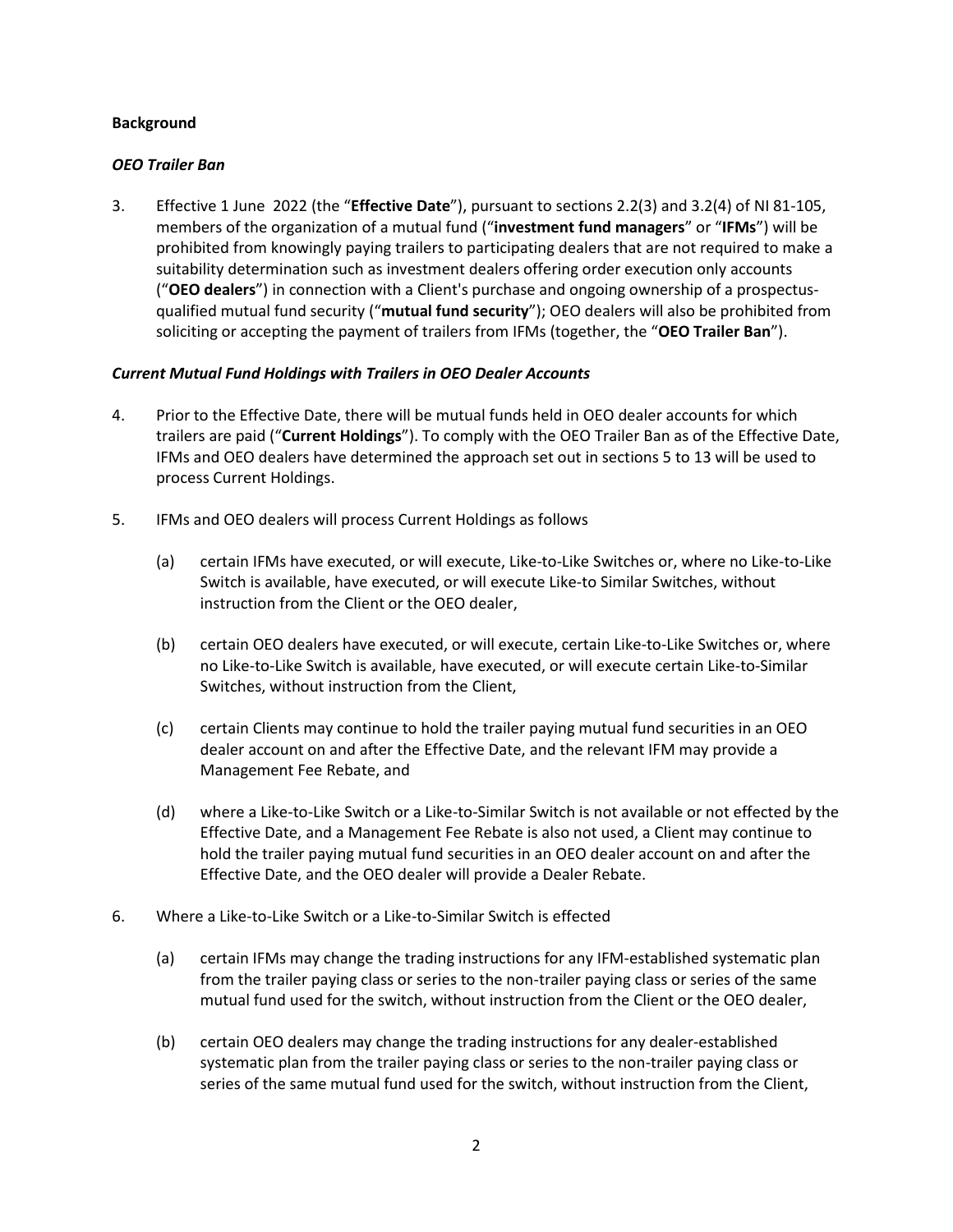- (c) certain IFMs may seek Client instruction to change the trading instructions for any IFMestablished systematic plan from the trailer paying class or series to the non-trailer paying class or series of the same mutual fund used for the switch, and
- (d) certain OEO dealers may seek Client instruction to change the trading instructions for any dealer-established systematic plan from the trailer paying class or series to the non-trailer paying class or series of the same mutual fund used for the switch.
- 7. Where Client instruction is sought further to subsections 6(c) and (d), and no Client instruction is received prior to the Effective Date, the systematic plans will terminate as of the Effective Date.
- 8. For client-initiated transfers of trailer paying mutual fund securities to OEO dealer accounts made shortly before the Effective Date where a Like-to-Like Switch or a Like-to-Similar Switch might be available but it is not operationally reasonable to effect a switch ("**Pending Switches**"), Clients may be provided with a Management Fee Rebate from the IFM, if it can be used, failing which, the OEO dealer will provide a Dealer Rebate until the Fundserv Date (as defined below) or such earlier date on which Like-to-Like Switches and Like-to-Similar Switches can be effected manually by the OEO dealer.
- 9. IFMs will waive any redemption fees for Current Holdings purchased under the deferred sales charge option ("**DSC redemption fees**") that are triggered by the Like-to-Like Switches or the Liketo-Similar Switches.
- 10. If a Client closed his/her account prior to the payment of a Dealer Rebate in connection with Current Holdings and the OEO dealer cannot locate the Client, then the OEO dealer will donate such Dealer Rebate to a registered charity within 12 months of receipt of the trailer by the OEO dealer, where permitted by applicable laws.
- 11. For Current Holdings, OEO dealers and IFMs will not charge any fees to Clients in connection with Like-to-Like Switches, Like-to-Similar Switches, Management Fee Rebates or Dealer Rebates initiated by an OEO dealer or an IFM, as applicable.
- 12. As long as Like-to-Like Switches, Like-to-Similar Switches, Management Fee Rebates and Dealer Rebates are permitted or remain in effect for Current Holdings further to this order, no Client will be redeemed by an IFM or OEO dealer from a mutual fund nor be subject to a DSC redemption fee as a result of the Like-to-Like Switches and Like-to-Similar Switches, in order for the IFMs and OEO dealers to comply with the OEO Trailer Ban.
- 13. OEO dealers will provide Clients with Current Holdings with the following written information, either before or as soon as practicable after the implementation of the scenarios described in section 5
	- (a) the scenarios described in section 5 and an explanation of how the proposed actions may impact the Client,
	- (b) an explanation that the proposed actions described in (a) above are due to the OEO Trailer Ban, which takes effect on the Effective Date,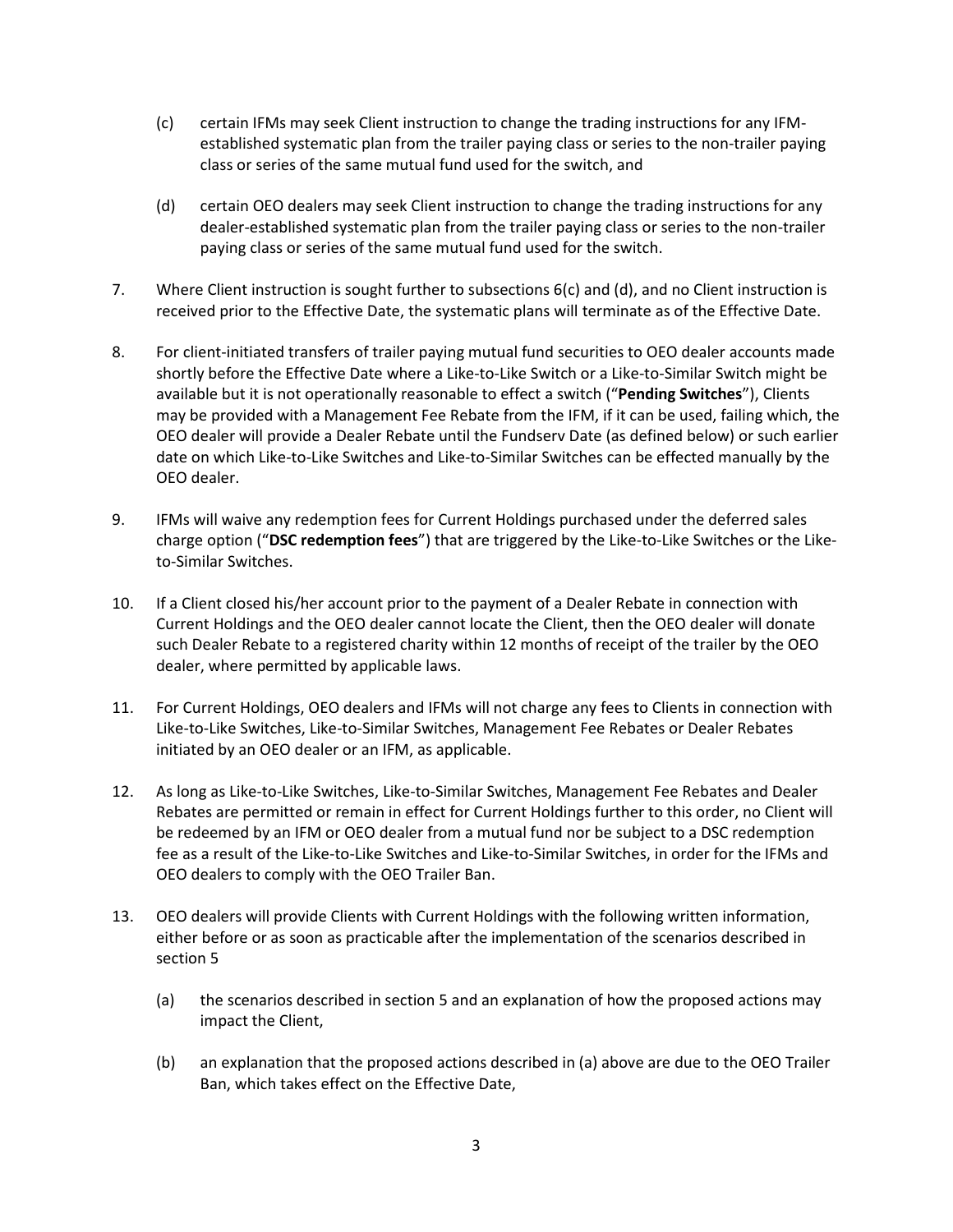- (c) a brief explanation that the OEO Trailer Ban means that trailer paying mutual fund securities should no longer be held in OEO dealer accounts,
- (d) where no Like-to-Like Switch or Like-to-Similar Switch is effected and no Management Fee Rebate is used, the OEO dealer will provide a Dealer Rebate,
- (e) except as set out in (f) below, a Like-to-Like to Switch and a Like-to-Similar Switch will be reflected in the Client's next account statement and the Client will receive a trade confirmation promptly following any Like-to-Like Switch or Like-to-Similar Switch,
- (f) where it is not operationally reasonable to provide the trade confirmation as set out in (e) above, the OEO dealer will appear before IIROC's Board of Directors at its next board meeting to explain the circumstances, and will reflect any Like-to-Like Switch or Like-to-Similar Switch in the Client's next account statement and, as soon as practicable and no later than 30 days following any Like-to-Like Switch or Like-to-Similar Switch, the OEO dealer will deliver a personalized communication to the Client with key information that would be provided in a trade confirmation, including the date, the quantity and description of the mutual fund securities switched and the net asset value of the mutual fund securities switched,
- (g) their trade confirmation pursuant to (e) above or post-switch communication pursuant to (f) above, as applicable, and/or account statement and/or transaction history will help the Client to determine what class or series of the non-trailer paying mutual fund is held by the Client after the Like-to-Like Switch or Like-to-Similar Switch,
- (h) how to obtain further information about their mutual fund securities, including how to obtain a copy of the fund facts document ("**Fund Facts**") for the relevant class or series held by the Client after a Like-to-Like Switch or a Like-to-Similar Switch, and that the Fund Facts will not be delivered unless requested,
- (i) a statement about the Dealer Rebate, how the Dealer Rebate is calculated, the frequency of payment of the Dealer Rebate, and that the Client's account statement will identify any Dealer Rebate payment the Client may receive, and
- (j) OEO dealer contact information for the Client to obtain further information.
- 14. For Current Holdings where Like-to-Like Switches and Like-to-Similar Switches are not effected and Management Fee Rebates are not used, and for Pending Switches, the Financial and Consumer Services Commission (the "**Commission**") considers that it would not be prejudicial to the public interest to allow IFMs to knowingly pay trailers to OEO dealers and allow OEO dealers to accept such trailers for the purpose of facilitating a Dealer Rebate, which would result in a better outcome for Clients, compared to a redemption or payment of a DSC redemption fee.

### *Transfers of Mutual Fund Holdings with Trailers to OEO Dealer Accounts*

15. On or after the Effective Date, there will be client-initiated transfers of trailer paying mutual fund securities to OEO dealers ("**Client Transfers**"). To comply with the OEO Trailer Ban, IFMs and OEO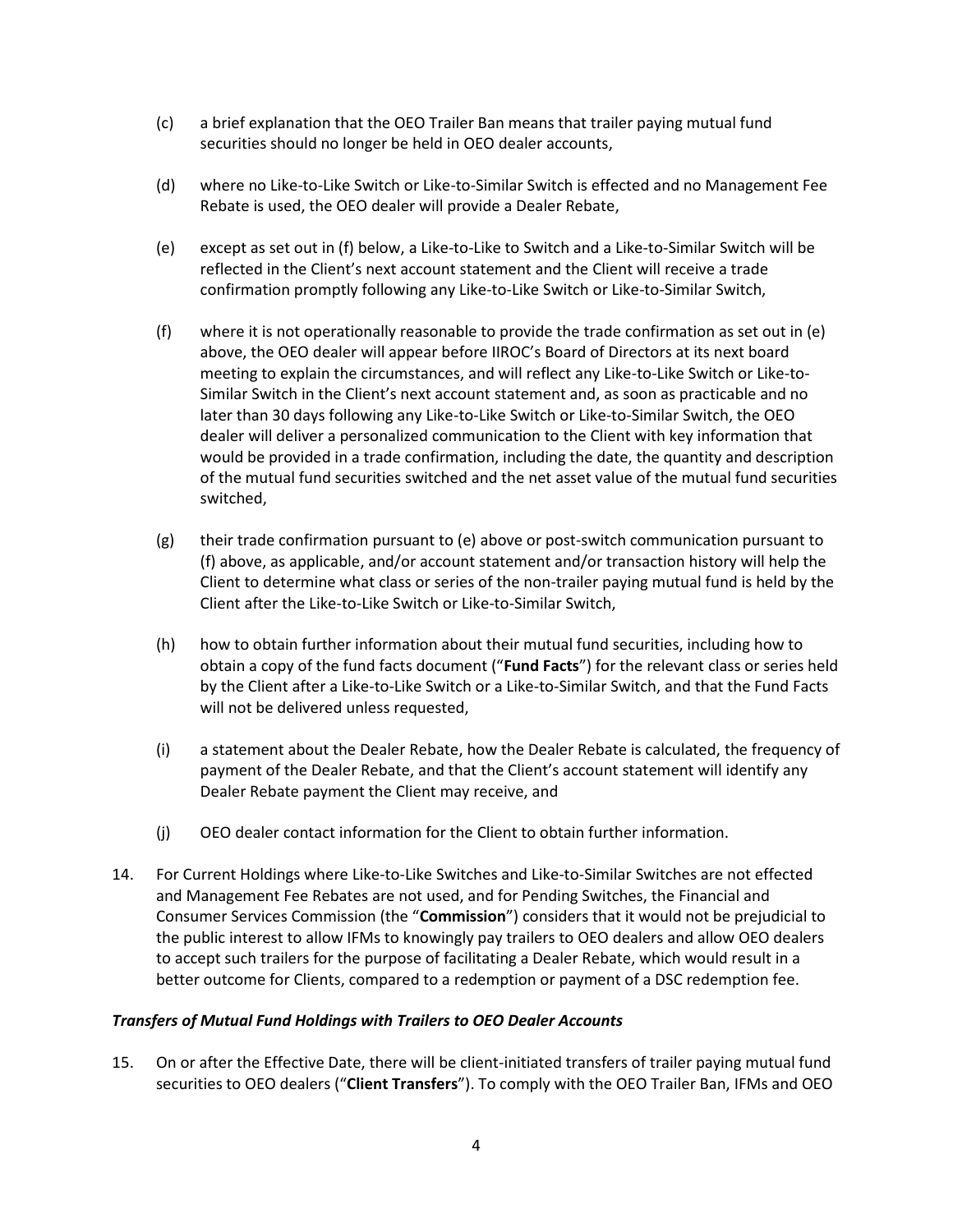dealers have determined the approach set out in sections 16 to 26 will be used to process Client Transfers.

- 16. Fundserv is the industry network for trading and settlement of mutual funds. It is expected that Fundserv will update its standards to enable IFMs to provide the fund code destination, which will allow OEO dealers to effect the Like-to-Like Switches and Like-to-Similar Switches of Client Transfers by 30 June 2023 ("**Fundserv Date**").
- 17. OEO dealers will process Client Transfers made on or after the Effective Date and prior to the Fundserv Date as follows
	- (a) if the OEO dealer cannot manually effect Like-to-Like Switches and Like-to-Similar Switches
		- (i) where an IFM has identified that a Management Fee Rebate can be used, the IFM will provide a Management Fee Rebate, and
		- (ii) where a Management Fee Rebate is not used, the OEO dealer will provide a Dealer Rebate to the Client,
	- (b) if the OEO dealer can manually effect Like-to-Like Switches and Like-to-Similar Switches
		- (i) an IFM will identify whether a Like-to-Like Switch is available, or if no Like-to-Like Switch is available, whether a Like-to-Similar Switch is available, or whether a Management Fee Rebate should be used,
		- (ii) where a Like-to-Like Switch or a Like-to-Similar Switch is identified by an IFM, the OEO dealer will execute the Like-to-Like Switch or Like-to-Similar Switch, as applicable,
		- (iii) where an IFM has identified that a Management Fee Rebate can be used, the IFM will provide a Management Fee Rebate, and
		- (iv) where no Like-to-Like Switch or Like-to-Similar Switch is available and no Management Fee Rebate is used, or where a Like-to-Like Switch or a Like-to-Similar Switch might be available but the trailer paying mutual fund securities may remain subject to a DSC redemption fee, the OEO dealer will provide a Dealer Rebate.
- 18. For all Client Transfers made on or after the Effective Date and prior to the Fundserv Date, as well as for all Pending Switches, OEO dealers will execute Like-to-Like Switches and Like-to-Similar Switches, where identified by the IFM, within 45 days after the Fundserv Date or after such earlier date on which the OEO dealer can manually effect Like-to-Like Switches and Like-to-Similar Switches.
- 19. IFMs and OEO dealers will process Client Transfers made on or after the Fundserv Date as follows
	- (a) an IFM will identify whether a Like-to-Like Switch is available, or if no Like-to-Like Switch is available, whether a Like-to-Similar Switch is available, or whether a Management Fee Rebate should be used,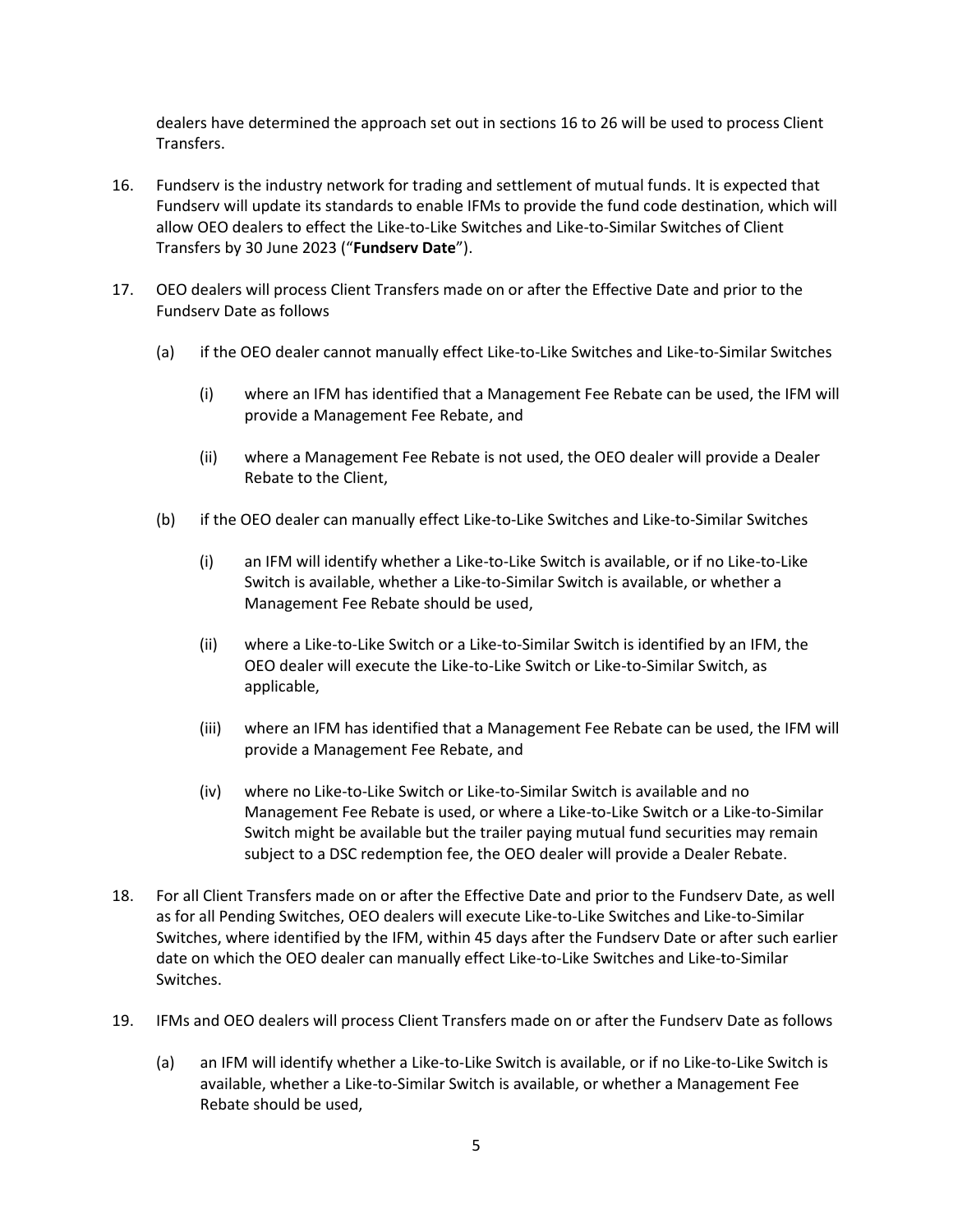- (b) where a Like-to-Like Switch or a Like-to-Similar Switch is identified by an IFM, the OEO dealer will execute the Like-to-Like Switch or Like-to-Similar Switch, as applicable,
- (c) where an IFM has identified that a Management Fee Rebate can be used, the IFM will provide a Management Fee Rebate, and
- (d) where no Like-to-Like Switch or Like-to-Similar Switch is available and no Management Fee Rebate is used, or where a Like-to-Like Switch or a Like-to-Similar Switch might be available but the trailer paying mutual fund securities may remain subject to a DSC redemption fee, the OEO dealer will provide a Dealer Rebate.
- 20. On or after the Effective Date, to implement Client Transfers, which transfers are largely a manual process, OEO dealers and IFMs will require a period of up to 45 days (the "**Grace Period**"), during which the OEO Trailer Ban does not apply, in order for the OEO dealer to determine whether the IFM has identified that a Like-to-Like Switch or a Like-to-Similar Switch is available or a Management Fee Rebate can be used. During the Grace Period, if there is no Management Fee Rebate, then the OEO dealer will implement any Like-to-Like Switch or Like-to-Similar Switch identified by the IFM, after the Fundserv Date, or after such earlier date on which Like-to-Like Switches and Like-to-Similar Switches can be effected manually by the OEO dealer, or failing which, provide a Dealer Rebate.
- 21. During the Grace Period, a Like-to-Like Switch or a Like-to-Similar Switch will generally be executed by OEO dealers within 15 days of the date of the Client Transfer, following which, within the remaining 30 days of the Grace Period, the OEO dealer will assess whether the Like-to-Like Switch and Like-to-Similar Switch has been properly processed, failing which the OEO dealer will take action to ensure the relevant switch is properly processed.
- 22. Any trailers paid by IFMs in respect of the Client Transfers and accepted by OEO dealers during the Grace Period will be rebated to the Client by way of a Dealer Rebate.
- 23. If a Client closed his/her account prior to the payment of a Dealer Rebate in connection with a Client Transfer and the OEO dealer cannot locate the Client, then the OEO dealer will donate such Dealer Rebate to a registered charity within 12 months of receipt of the trailer by the OEO dealer, where permitted by applicable laws.
- 24. For Client Transfers, OEO dealers and IFMs will not charge any fees to Clients in connection with Like-to-Like Switches, Like-to-Similar Switches, Management Fee Rebates or Dealer Rebates initiated by an OEO dealer or an IFM, as applicable.
- 25. As long as Like-to-Like Switches, Like-to-Similar Switches, Management Fee Rebates and Dealer Rebates are permitted or remain in effect for Client Transfers further to this order, no Client will be redeemed by an IFM or OEO dealer from a mutual fund nor be subject to a DSC redemption fee as a result of the Like-to-Like Switches and Like-to-Similar Switches, in order for the IFMs and OEO dealers to comply with the OEO Trailer Ban.
- 26. On and after the Effective Date, Clients making Client Transfers will be provided with the following communications from OEO dealers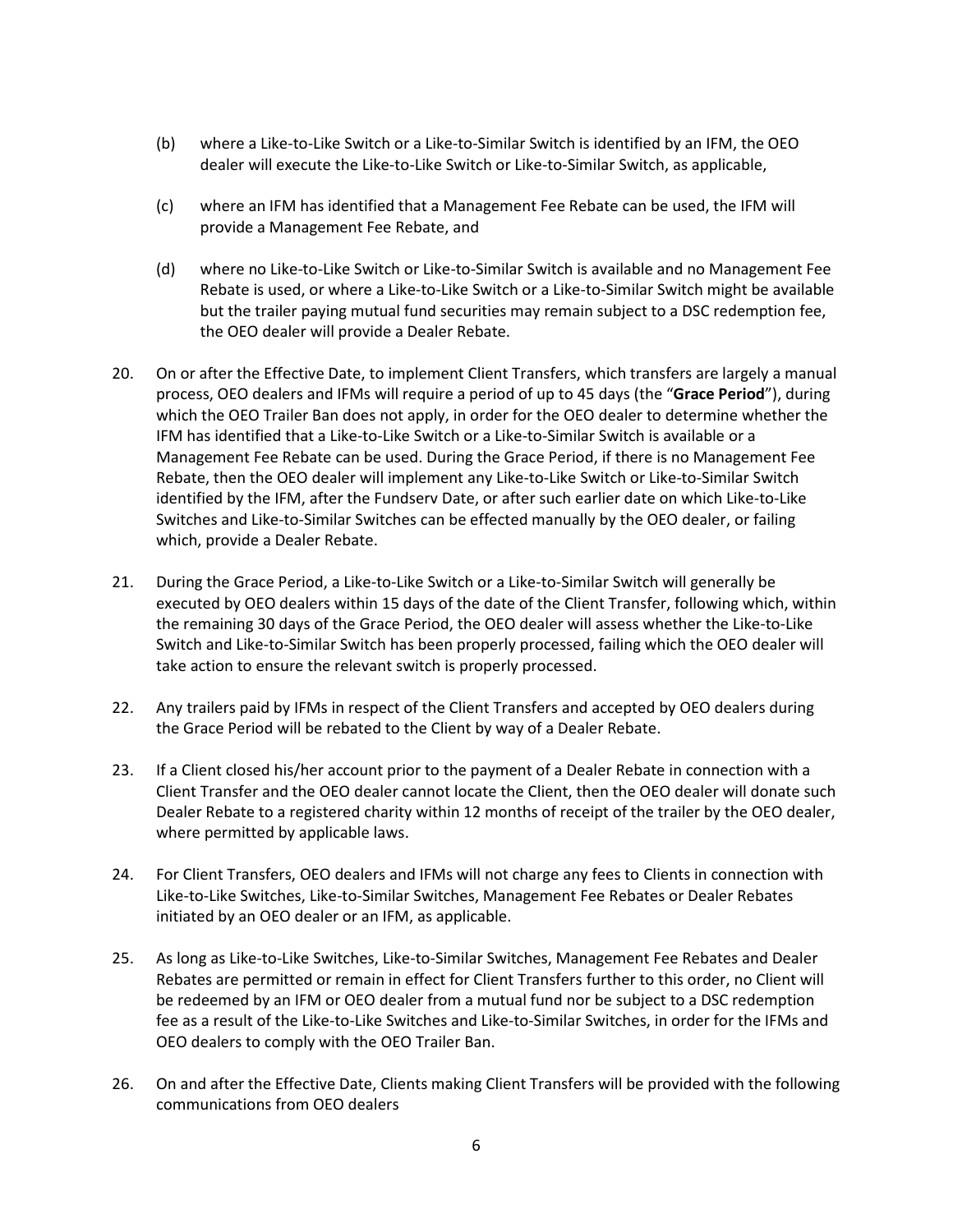- (a) as part of the Client onboarding process for new accounts and/or on the form for Client Transfers, written notice of
	- (i) the scenarios described in sections 17 or 19, as applicable, and an explanation of how the proposed actions may impact the Client,
	- (ii) an explanation that the proposed actions described in  $(a)(i)$  above are due to the OEO Trailer Ban, which took effect on the Effective Date,
	- (iii) a brief explanation that the OEO Trailer Ban means that trailer paying mutual fund securities should not be transferred to OEO dealer accounts,
	- (iv) where no Like-to-Like Switch or Like-to-Similar Switch is available and no Management Fee Rebate is used, or where such a Like-to-Like Switch or a Like-to-Similar Switch might be available but the trailer paying mutual fund securities remain subject to a DSC redemption fee, the OEO dealer will provide a Dealer Rebate,
	- (v) a Like-to-Like Switch and a Like-to-Similar Switch will be reflected in the Client's next account statement and the Client will receive a trade confirmation promptly following any Like-to-Like Switch or Like-to-Similar Switch,
	- (vi) their trade confirmation and/or account statement and/or transaction history will help the Client to determine what class or series of the non-trailer paying mutual fund is held by the Client after the Like-to-Like Switch or Like-to-Similar Switch, and any Dealer Rebate,
	- (vii) how to obtain further information about their mutual fund securities, including how to obtain a copy of the Fund Facts for the relevant class or series held by the Client after a Like-to-Like Switch or a Like-to-Similar Switch, and that the Fund Facts will not be delivered unless requested,
	- (viii) a statement about the Dealer Rebate, how the Dealer Rebate is calculated, the frequency of payment of the Dealer Rebate, and that the Client's account statement will identify any Dealer Rebate payment the Client received,
	- (ix) Client Transfers that are subject to a Dealer Rebate will have access to information on their website, and
	- (x) OEO dealer contact and resource information for the Client to obtain further information,
- (b) for Dealer Rebates, OEO dealers will make available to Clients on their website the following information
	- (i) a Like-to-Like Switch and a Like-to-Similar Switch are not available and a Management Fee Rebate will not be used so the Client Transfer is subject to a Dealer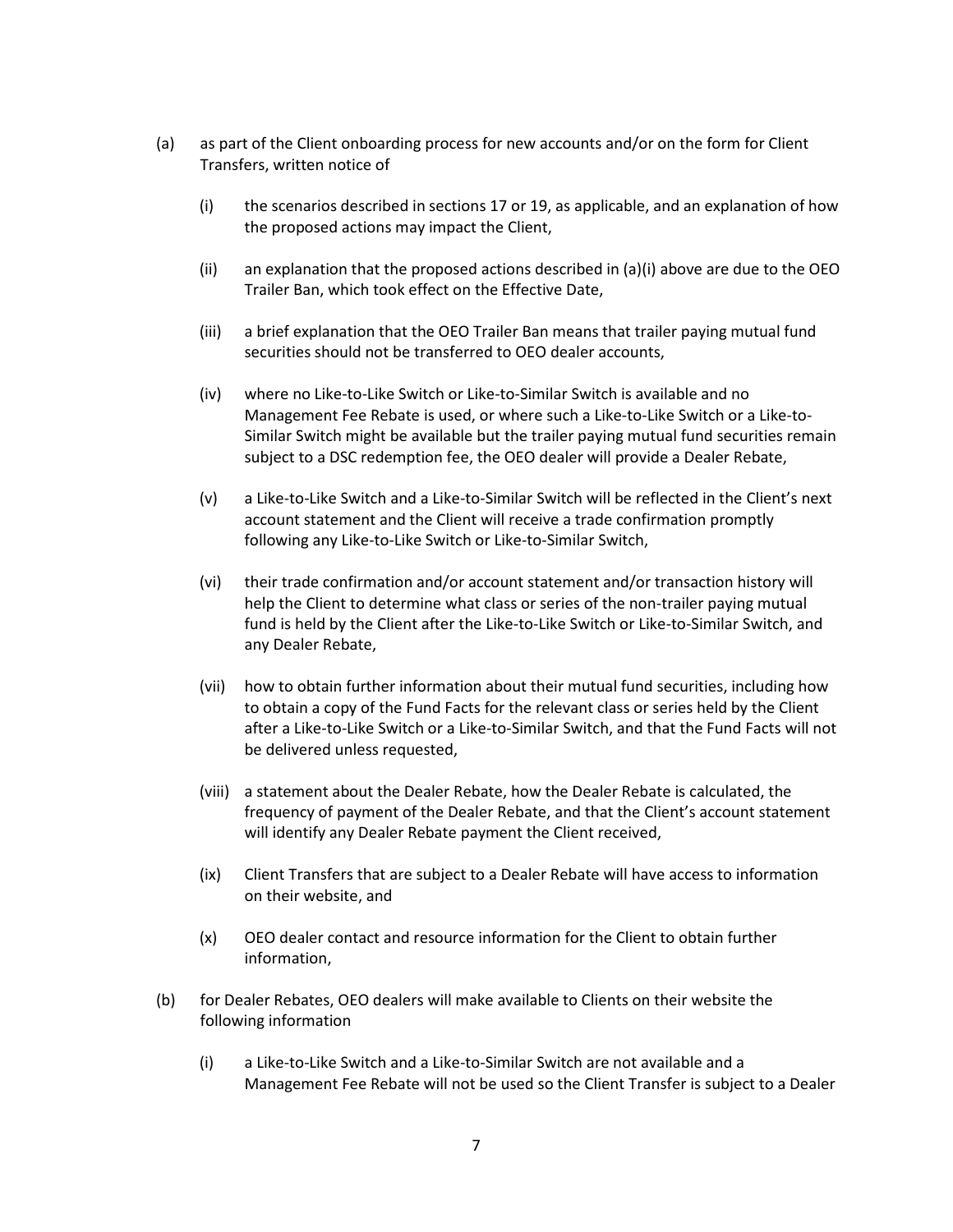Rebate,

- (ii) a statement about the Dealer Rebate, how the Dealer Rebate is calculated, the frequency of payment of the Dealer Rebate, and that the Client's account statement will identify any Dealer Rebate payment the Client received, and
- (iii) OEO dealer contact information for the Client to obtain further information.
- 27. For Client Transfers on or after the Effective Date, where Like-to-Like Switches, Like-to-Similar Switches are not effected and Management Fee Rebates are not used, the Commission considers that it would not be prejudicial to the public interest to allow IFMs to knowingly pay trailers to OEO dealers and allow OEO dealers to accept such trailers for the purpose of facilitating a Dealer Rebate, which would result in a better outcome for Clients, compared to a redemption or payment of a DSC redemption fee.
- 28. For Client Transfers on or after the Effective Date, the Commission considers that it would not be prejudicial to the public interest to allow the Grace Period, during which the OEO Trailer Ban does not apply, in order for the OEO dealer to identify whether a Like-to-Like Switch, a Like-to-Similar Switch is available, or a Management Fee Rebate can be used, and during the Grace Period, if there is no Management Fee Rebate, the OEO dealer will implement the Like-to-Like Switch or a Like-to-Similar Switch, as applicable, after the Fundserv Date, or after such earlier date on which Like-to-Like Switches and Like-to-Similar Switches can be effected manually by the OEO dealer, or failing which, provide a Dealer Rebate, which would result in a better outcome for Clients, compared to a redemption or payment of a DSC redemption fee.

# **Authority for Class Order Exemption**

- 29. The Commission has delegated to the Executive Director of Securities the Commission's power under section 208 of the *Act* to exempt, in whole or in part, a person or class of persons from any requirement of any National Instrument, Multilateral Instrument, or Local Instrument, subject to such terms and conditions considered appropriate.
- 30. The Executive Director of Securities considers that it would not be prejudicial to the public interest to make the following order.

# **IT IS ORDERED** pursuant to section 208 of the *Act*:

# *Current Mutual Fund Holdings with Trailers in OEO Dealer Accounts*

31. IFMs and OEO dealers are exempt from the OEO Trailer Ban for the purpose of facilitating a Dealer Rebate for Current Holdings and for Pending Switches.

# *Transfers of Mutual Fund Holdings with Trailers to OEO Dealer Accounts*

- 32. IFMs and OEO dealers are exempt from the OEO Trailer Ban for
	- (a) the Grace Period, in order for the OEO dealer to determine whether the IFM has identified a Like-to-Like Switch or a Like-to-Similar Switch is available or a Management Fee Rebate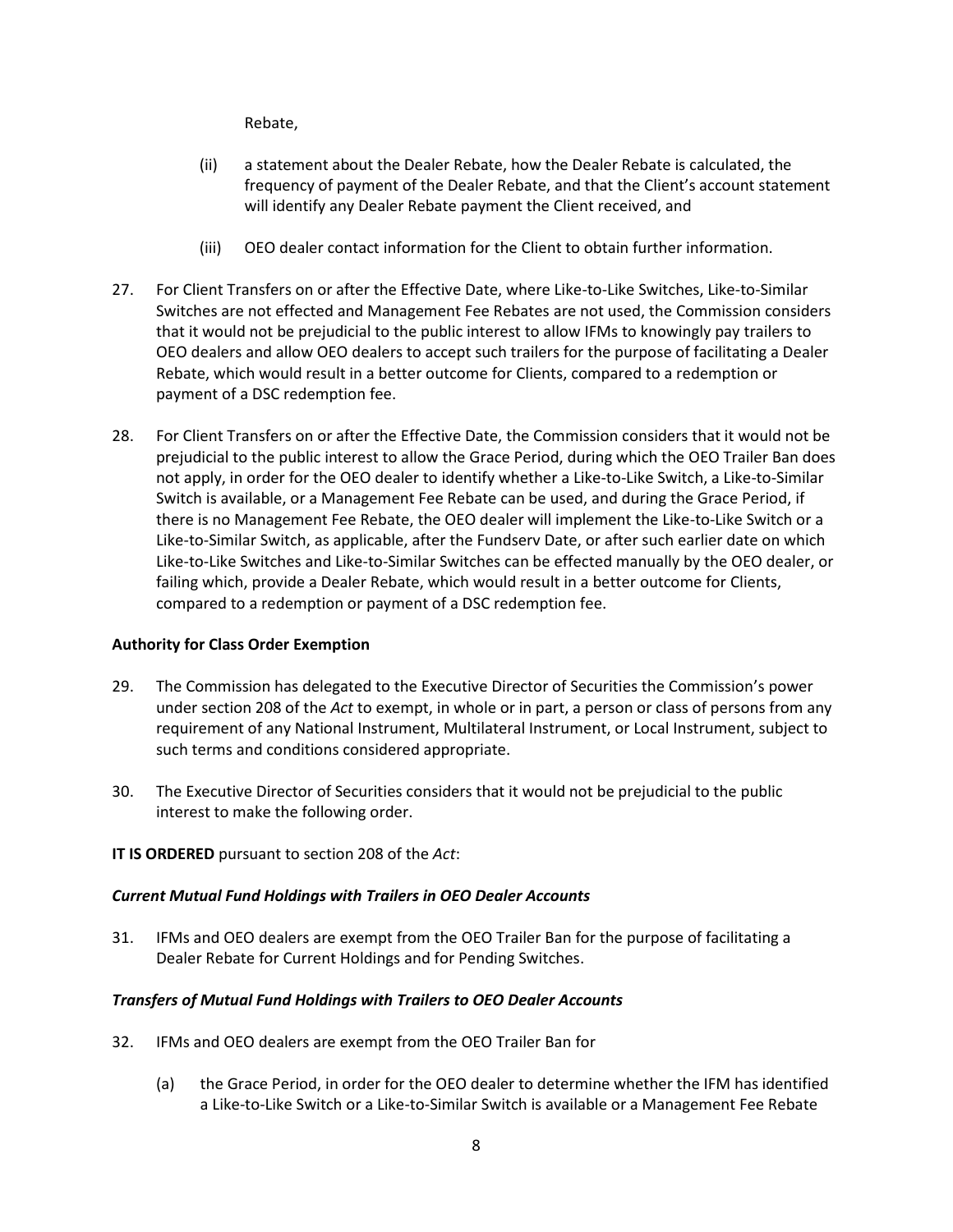can be used during which Grace Period, and if there is no Management Fee Rebate, the OEO dealer will implement any Like-to-Like Switch or Like-to-Similar Switch identified by the IFM, after the Fundserv Date, or after such earlier date on which Like-to-Like Switches and Like-to-Similar Switches can be effected manually by the OEO dealer, or failing which, the OEO dealer will provide a Dealer Rebate, and

(b) the purpose of facilitating a Dealer Rebate for Client Transfers.

### **Terms and conditions**

33. The exemptions provided in this order are subject to the terms and conditions listed below.

### *Current Mutual Fund Holdings with Trailers in OEO Dealer Accounts*

- 34. No IFM or OEO dealer may rely on this order to facilitate Dealer Rebates for Current Holdings unless a Like-to-Like Switch or a Like-to-Similar Switch is not available or not effected by the Effective Date, and a Management Fee Rebate is also not used, and no IFM or OEO dealer may rely on this order to facilitate Dealer Rebates for Pending Switches, unless it is not operationally reasonable to effect a Like-to-Like Switch, a Like-to-Similar Switch, or a Management Fee Rebate, even if available.
- 35. Any IFM or OEO dealer relying on this order to facilitate Dealer Rebates for Current Holdings and Pending Switches must not redeem a Client nor subject a Client to DSC redemption fee as a result of the Like-to-Like Switches and Like-to-Similar Switches, in order for the IFMs and OEO dealers to comply with the OEO Trailer Ban.
- 36. Any OEO dealer relying on this order for the purpose of facilitating Dealer Rebates for Current Holdings and Pending Switches must
	- (a) not charge any fees to Clients in connection with Like-to-Like Switches, Like-to-Similar Switches, or Dealer Rebates initiated by an OEO dealer, as applicable,
	- (b) no later than the Effective Date, provide notification through a completed survey, to be hosted on Fundserv, advising that the OEO dealer has the operational and technological capacity to process Dealer Rebates or will implement such a process within 4 months from the Effective Date,
	- (c) pay a Dealer Rebate to its impacted Clients equal to the amount of the trailer received from the IFM on at least a quarterly basis, and any OEO dealer who does not have the operational or technological capacity to process Dealer Rebates prior to the Effective Date must implement such process within 4 months from the Effective Date and, in such case, must retroactively pay Dealer Rebates, within 7 months from the Effective Date,
	- (d) prior to facilitating each Dealer Rebate for Current Holdings, confirm that no Like-to-Like Switch or Like-to-Similar Switch is available, and a Management Fee Rebate is also not used,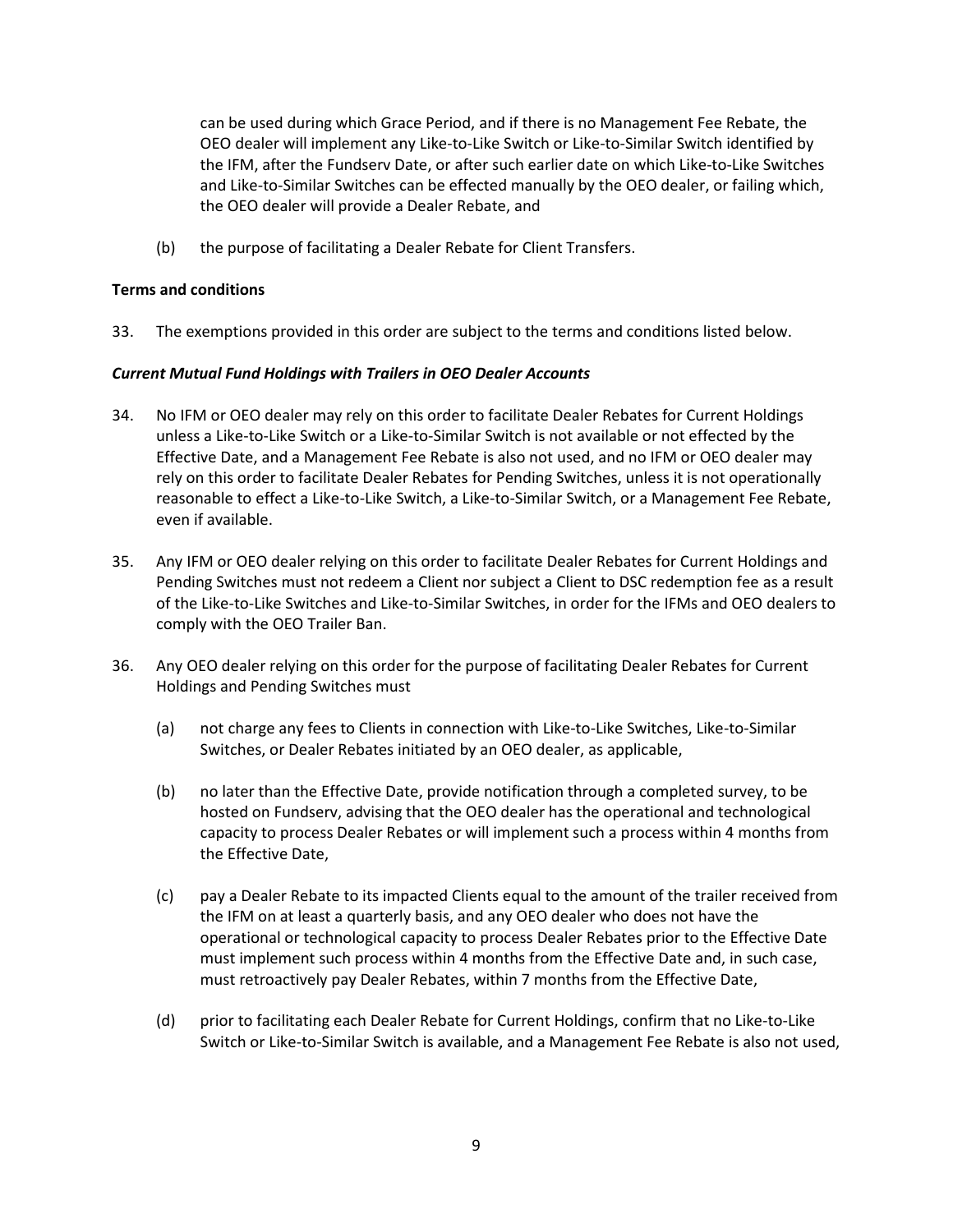- (e) prior to facilitating each Dealer Rebate for Pending Switches, confirm that it is not operationally reasonable to effect a Like-to-Like Switch or Like-to-Similar Switch or a Management Fee Rebate, even if available,
- (f) if the OEO dealer is unable to locate a Client for whom the Dealer Rebate is intended to be paid because the Client has closed his/her account with the OEO dealer prior to payment of the Dealer Rebate, donate such Dealer Rebate to a registered charity within 12 months of receipt of the trailer by the OEO dealer, where permitted by applicable law,
- (g) where (f) above applies, keep a record of the amount and dates of donations to a registered charity in respect of such Current Holdings and Pending Switches, and, the name and charity registration number of each registered charity that received such donations,
- (h) keep a record of the actions taken relating to each Current Holding and Pending Switch,
- (i) provide a statistical summary of the following items in Excel, and in the form set out in Annex A to the Director of the Investment Funds and Structured Products Branch by email at IFSPDirector@osc.gov.on.ca by 1 August 2022
	- (i) the number of Client accounts with Current Holdings where a Like-to-Like Switch or a Like-to-Similar Switch was effected,
	- (ii) the aggregate amount of Current Holdings in Client accounts where a Like-to-Like Switch or a Like-to-Similar Switch was effected,
	- (iii) the number of Client accounts with Current Holdings and Pending Switches where a Dealer Rebate was effected,
	- (iv) the aggregate amount of Current Holdings and Pending Switches in Client accounts where a Dealer Rebate was effected,
	- (v) the aggregate amount of Dealer Rebates provided for Current Holdings and Pending Switches, and
- (j) upon request, provide the record in (g) above to the Director of the Investment Funds and Structured Products Branch by email at IFSPDirector@osc.gov.on.ca.
- 37. Any IFM relying on this order for the purpose of paying trailers to OEO dealers for Dealer Rebates for Current Holdings and Pending Switches must
	- (a) not charge any fees to Clients in connection with Like-to-Like Switches, Like-to-Similar Switches, or Management Fee Rebates initiated by an IFM, as applicable,
	- (b) waive any DSC redemption fees for Current Holdings that are triggered by the Like-to-Like Switches or the Like-to-Similar Switches,
	- (c) confirm through Fundserv that the OEO dealers have sent a notification through Fundserv, as described in subsection 36(b) or, where such notification is not available for a particular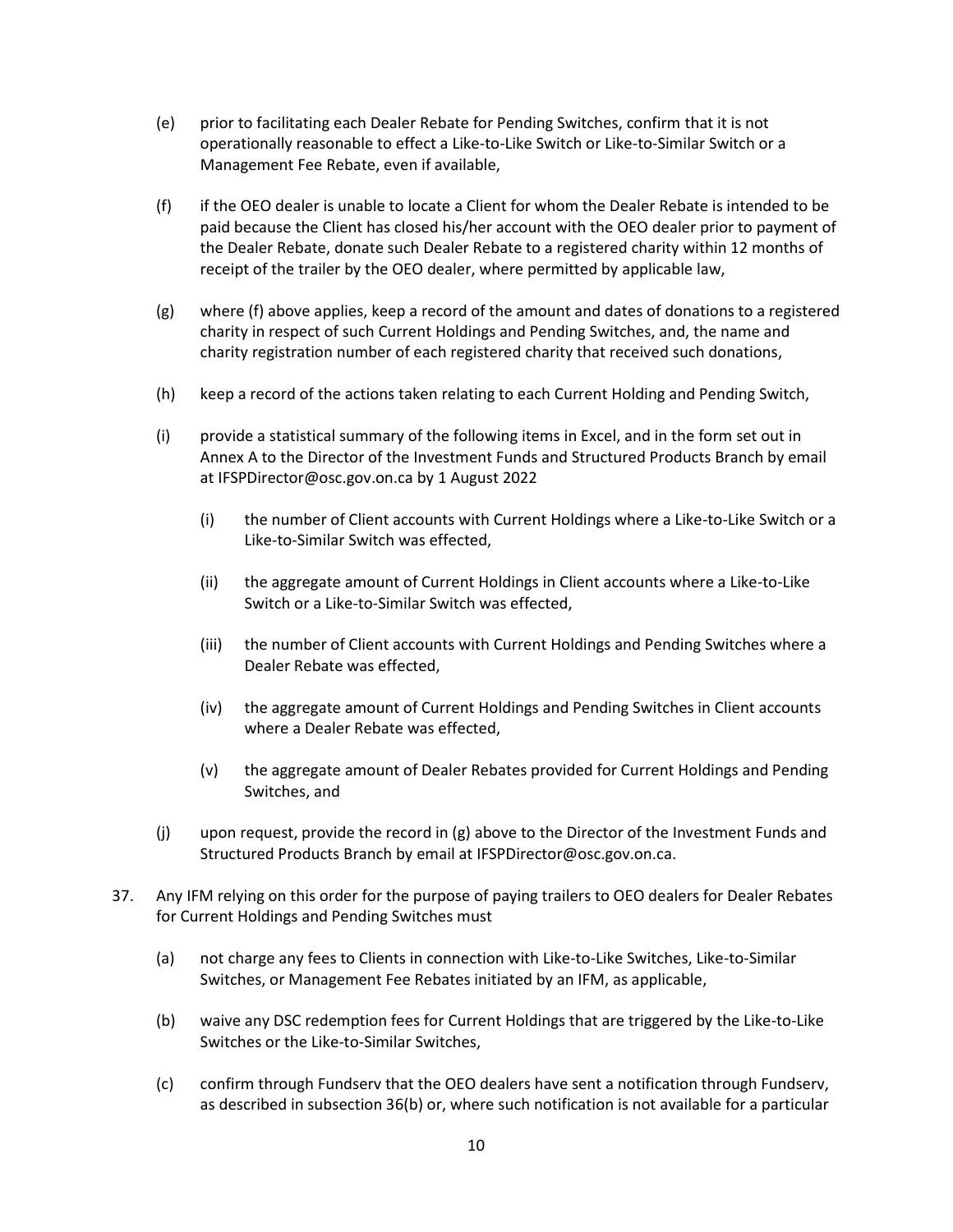OEO dealer, confirm with that OEO dealer that it has the operational and technological capacity to process Dealer Rebates or will implement such a process within 4 months from the Effective Date,

- (d) keep a record of each OEO dealer for which Dealer Rebates are expected to be paid,
- (e) keep a record of the actions taken relating to Current Holdings,
- (f) provide a statistical summary of the following items in Excel, and in the form set out in Annex B to the Director of the Investment Funds and Structured Products Branch by email at IFSPDirector@osc.gov.on.ca by 1 August 2022
	- (i) the number of Client accounts with Current Holdings where a Like-to-Like Switch was effected,
	- (ii) the aggregate amount of Current Holdings in Client accounts where a Like-to-Like Switch was effected,
	- (iii) the number of Client accounts with Current Holdings where a DSC redemption fee was waived in connection with a Like-to-Like Switch,
	- (iv) the aggregate amount of DSC redemption fees waived in connection with a Like-to-Like Switch,
	- (v) the number of Client accounts with Current Holdings where a Like-to-Similar Switch was effected,
	- (vi) the aggregate amount of Current Holdings in Client accounts where a Like-to-Similar Switch was effected,
	- (vii) the number of Client accounts with Current Holdings where a DSC redemption fee was waived in connection with a Like-to-Similar Switch,
	- (viii) the aggregate amount of DSC redemption fees waived in connection with a Like-to-Similar Switch,
	- (ix) the number of Client accounts with Current Holdings and Pending Switches where a Management Fee Rebate was effected,
	- (x) the aggregate amount of Current Holdings and Pending Switches in Client accounts where a Management Fee Rebate was effected,
	- (xi) the aggregate amount of Management Fee Rebates provided to Client accounts with Current Holdings and Pending Switches, and
- (g) upon request, provide the record in (d) above to the Director of the Investment Funds and Structured Products Branch by email at IFSPDirector@osc.gov.on.ca.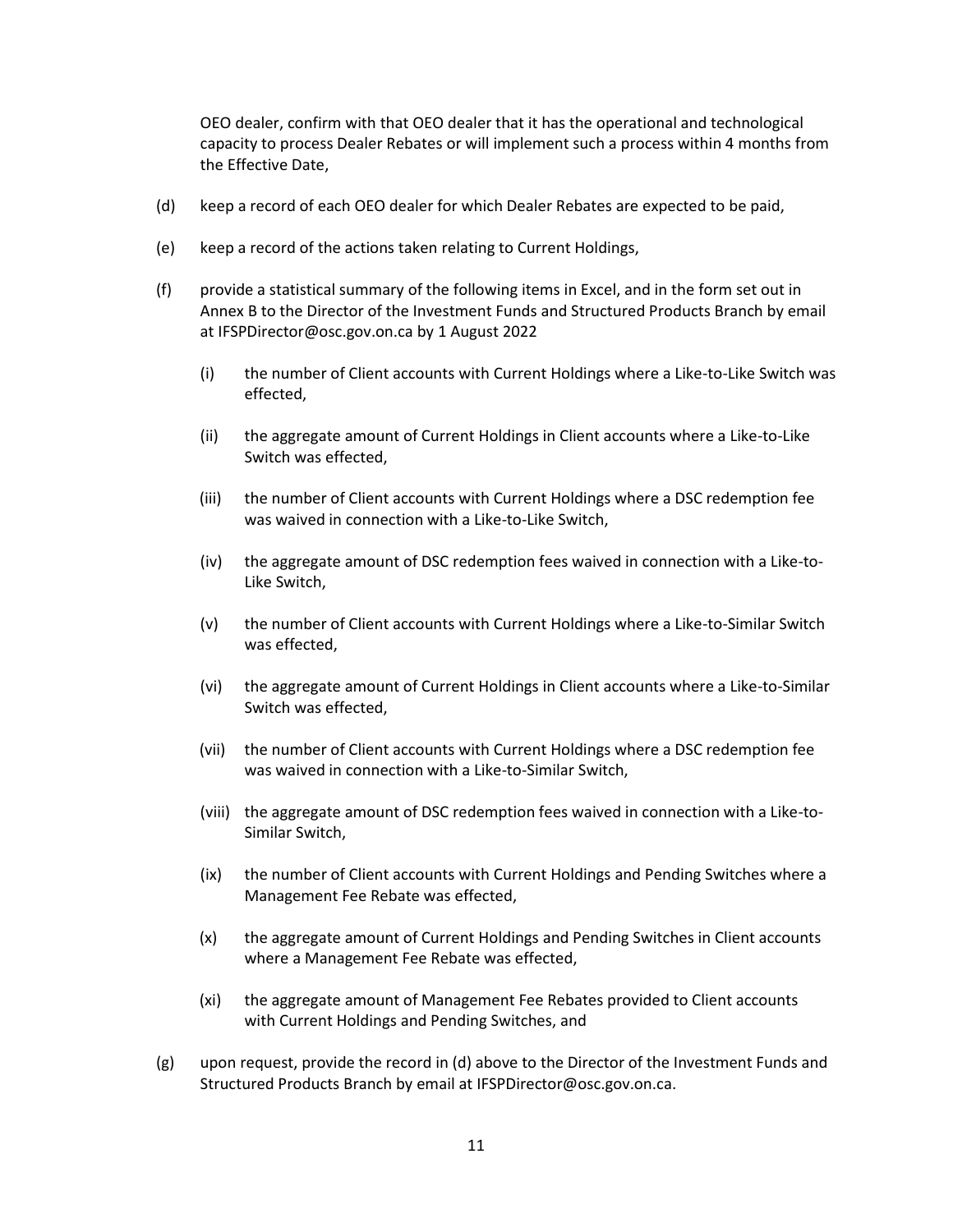### *Transfers of Mutual Fund Holdings with Trailers to OEO Dealer Accounts*

- 38. No IFM or OEO dealer may rely on this order to facilitate Dealer Rebates for Client Transfers unless a Like-to-Like Switch or a Like-to-Similar Switch is not available, and a Management Fee Rebate is also not used.
- 39. Any IFM or OEO dealer relying on this order to facilitate Dealer Rebates for Client Transfers must not redeem a Client nor subject a Client to a DSC redemption fee as a result of the Like-to-Like Switches and Like-to-Similar Switches, in order to comply with the OEO Trailer Ban.
- 40. Any OEO dealer relying on this order for the purpose of facilitating Dealer Rebates for Client Transfers must
	- (a) not charge any fees to Clients in connection with Like-to-Like Switches, Like-to-Similar Switches, or Dealer Rebates initiated by an OEO dealer, as applicable,
	- (b) no later than the Effective Date, provide notification through a completed survey, to be hosted on Fundserv, advising that the OEO dealer has the operational and technological capacity to process Dealer Rebates or will implement such a process within 4 months from the Effective Date,
	- (c) pay a Dealer Rebate to its impacted Clients equal to the amount of the trailer received from the IFM on at least a quarterly basis and any OEO dealer who does not have the operational or technological capacity to process Dealer Rebates prior to the Effective Date must implement such process within 4 months from the Effective Date and, in such case, must retroactively pay Dealer Rebates, within 7 months of the Effective Date,
	- (d) if the OEO dealer cannot manually effect Like-to-Like Switches and Like-to-Similar Switches, prior to facilitating each Dealer Rebate for Client Transfers on or after the Effective Date and before the Fundserv Date, confirm no Management Fee Rebate is used,
	- (e) if the OEO dealer can manually effect Like-to-Like Switches and Like-to-Similar Switches, prior to facilitating each Dealer Rebate for Client Transfers on or after the Effective Date and before the Fundserv Date, confirm no Like-to-Like Switch or Like-to-Similar Switch is available and no Management Fee Rebate is used,
	- (f) prior to facilitating each Dealer Rebate for Client Transfers on or after the Fundserv Date, confirm no Like-to-Like Switch or Like-to-Similar Switch is available, and no Management Fee Rebate is used,
	- (g) for all Client Transfers made on or after the Effective Date and prior to the Fundserv Date, and for Pending Switches, execute Like-to-Like Switches and Like-to-Similar Switches based on the fund code destination provided by the IFM in Fundserv within 45 days after the Fundserv Date,
	- (h) for all Client Transfers made on or after the Fundserv Date, execute Like-to-Like Switches and Like-to-Similar Switches based on the fund code destination provided by the IFM in Fundserv within 45 days,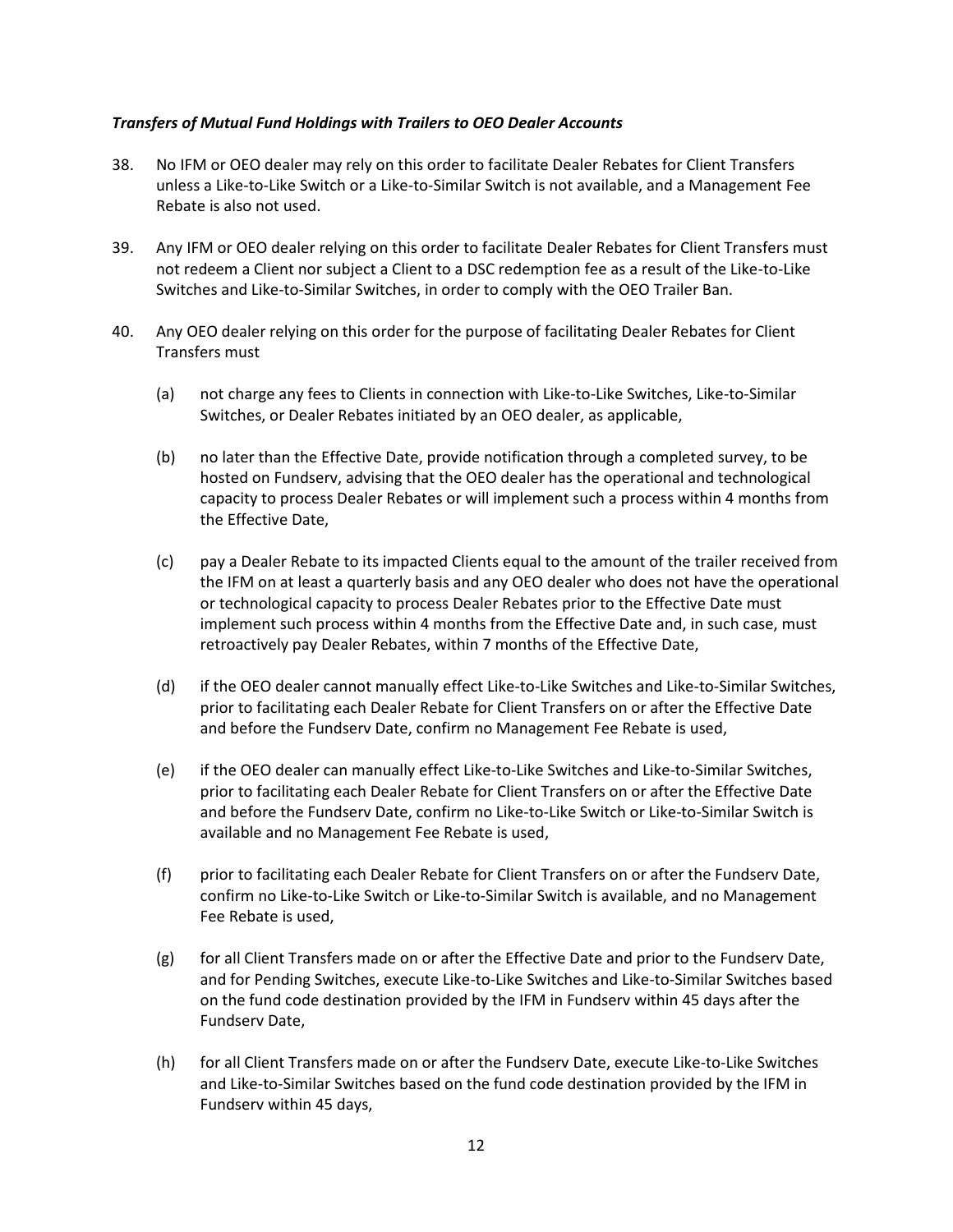- (i) if the OEO dealer is unable to locate a Client for whom the Dealer Rebate is intended to be paid because the Client has closed his/her account with the OEO dealer prior to payment of the Dealer Rebate, donate such Dealer Rebate to a registered charity within 12 months of receipt of the trailer by the OEO dealer, where permitted by applicable law,
- (j) where (i) above applies, keep a record of the amount and dates of donations to a registered charity in respect of such Client Transfers, and, the name and charity registration number of each registered charity that received such donations,
- (k) keep a record of the Dealer Rebates provided for Client Transfers,
- (l) provide a statistical summary of the following items for the period from 1 June 2022 to 30 June 2023 in Excel, and in the form set out in Annex C to the Director of the Investment Funds and Structured Products Branch by email at IFSPDirector@osc.gov.on.ca by 31 August 2023
	- (i) the number of Client accounts with Client Transfers where a Dealer Rebate was effected,
	- (ii) the aggregate amount of Client Transfers where a Dealer Rebate was effected,
	- (iii) the aggregate amount of Dealer Rebates provided for Client Transfers, and
- (m) upon request, provide the record in (j) above to the Director of the Investment Funds and Structured Products Branch by email at IFSPDirector@osc.gov.on.ca.
- 41. Any IFM relying on this order for the purpose of paying trailers to OEO dealers for Dealer Rebates for Client Transfers must
	- (a) not charge any fees to Clients in connection with Like-to-Like Switches, Like-to-Similar Switches, or Management Fee Rebates initiated by an IFM, as applicable,
	- (b) confirm through Fundserv that the OEO dealers have sent a notification through Fundserv, as described in subsection 40(b),
	- (c) keep a record of each OEO dealer for which Dealer Rebates are expected to be paid,
	- (d) keep a record of the actions taken relating to Client Transfers,
	- (e) provide a statistical summary of the following items for the period from 1 June 2022 to 30 June 2023 in Excel, and in the form set out in Annex D to the Director of the Investment Funds and Structured Products Branch by email at IFSPDirector@osc.gov.on.ca by 31 August 2023
		- (i) the number of Client accounts with Client Transfers where a Management Fee Rebate was effected,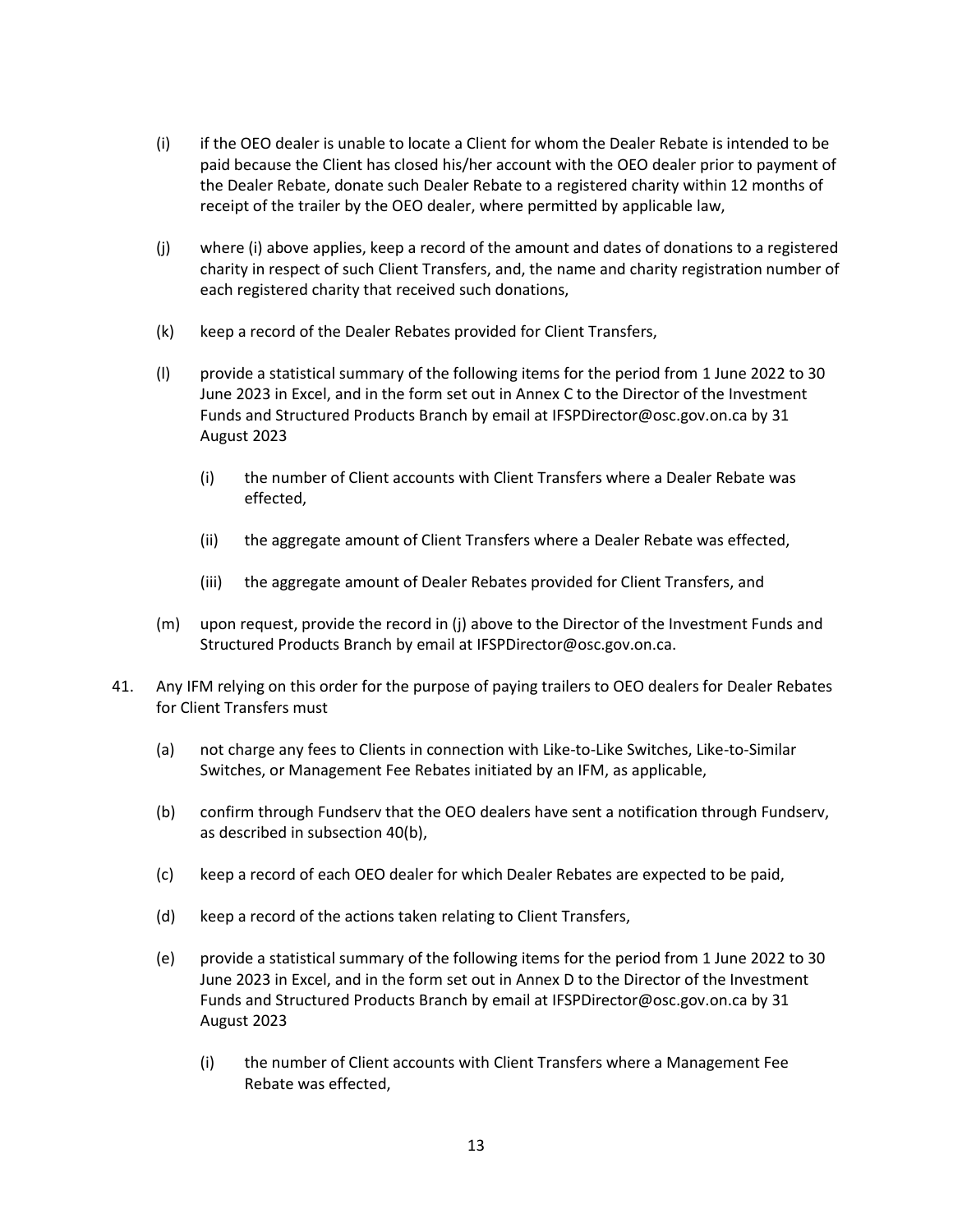- (ii) the aggregate amount of Client Transfers where a Management Fee Rebate was effected,
- (iii) the aggregate amount of Management Fee Rebates provided for Client Transfers, and
- (f) upon request, provide the record in (c) above to the Director of the Investment Funds and Structured Products Branch by email at IFSPDirector@osc.gov.on.ca.
- 42. Any OEO dealer relying on this order for the purpose of processing Client Transfers during the Grace Period must
	- (a) rebate to the Client, by way of Dealer Rebate, any trailers paid by IFMs in respect of the Client Transfers and accepted by OEO dealers during the Grace Period,
	- (b) keep a record of the actions taken relating to Client Transfers, and
	- (c) upon request, provide the record in (b) above to the Director of the Investment Funds and Structured Products Branch by email at IFSPDirector@osc.gov.on.ca.

#### *Client Communications*

- 43. Any OEO dealer relying on the exemptions in this order must provide Clients with the communications described in section 13 and section 26.
- 44. Any IFM or OEO dealer relying on the exemptions in this order must have appropriate resources in place to address Clients' questions with respect to the implementation of the OEO Trailer Ban, including Like-to-Like Switches, Like-to-Similar Switches, Management Fee Rebates and Dealer Rebates for Current Holdings and Client Transfers.

#### *Notices*

- 45. Any IFM and any OEO dealer relying on this order must, as soon as reasonably practicable and prior to relying on this order for the first time, notify the Director of the Investment Funds and Structured Products Branch by email at IFSPDirector@osc.gov.on.ca stating their intention to rely on this order.
- 46. Reference made in a notice pursuant to section 45 of this order to an equivalent exemption granted by a securities regulatory authority or regulator in another jurisdiction of Canada that is the principal regulator of the IFM of the OEO dealer, as defined in MI 11-102, will be deemed to constitute a reference to the relevant exemption in this order.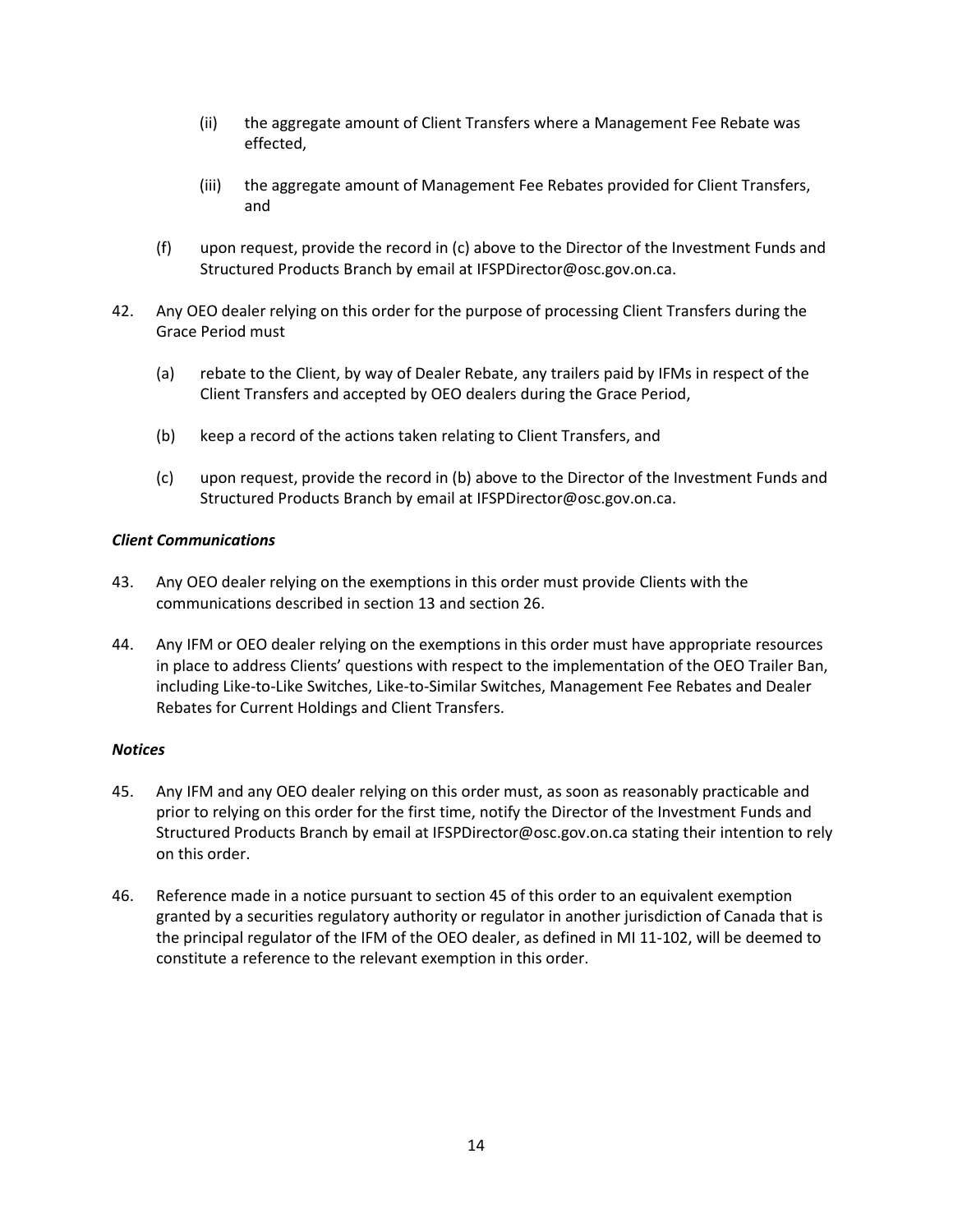# **Effective Date and Term**

47. This order comes into effect on 1 June 2022.

**DATED** at Saint John, New Brunswick this 25<sup>th</sup> day of March 2022.

"*original signed by*"

To-Linh Huynh Executive Director, Securities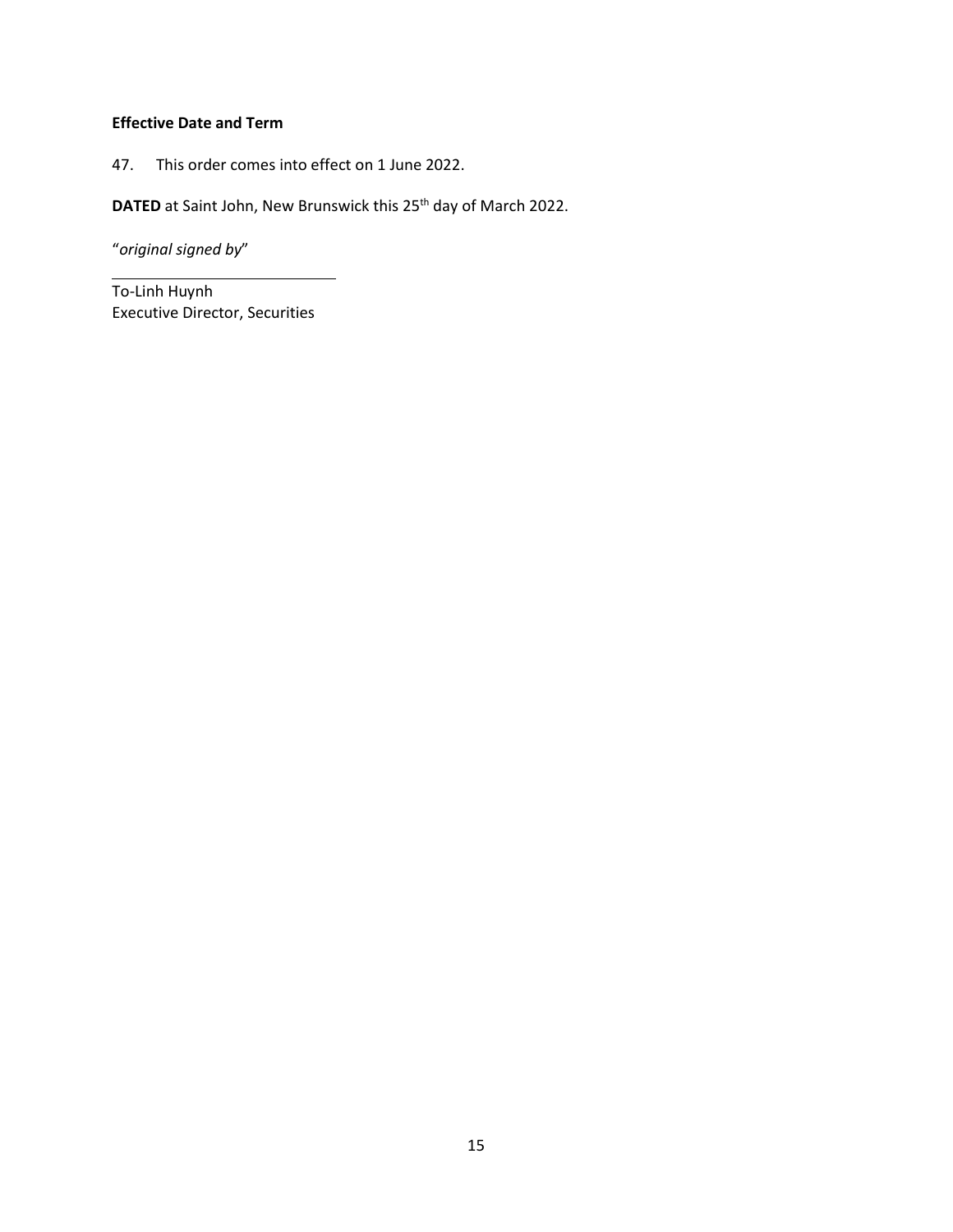# **ANNEX A**

|                              | Like-to-Like Switches<br>and<br><b>Like-to-Similar Switches</b>            |                                              | <b>Dealer Rebates</b>                                                                                        |                                                                                |                                                   |
|------------------------------|----------------------------------------------------------------------------|----------------------------------------------|--------------------------------------------------------------------------------------------------------------|--------------------------------------------------------------------------------|---------------------------------------------------|
| Name of OEO<br><b>Dealer</b> | <b>Number of Client</b><br><b>Accounts with</b><br><b>Current Holdings</b> | Amount of<br><b>Current Holdings</b><br>(\$) | <b>Number of Client</b><br><b>Accounts with</b><br><b>Current Holdings</b><br>and Pending<br><b>Switches</b> | Amount of<br><b>Current Holdings</b><br>and Pending<br><b>Switches</b><br>(\$) | <b>Amount of Dealer</b><br><b>Rebates</b><br>(\$) |
|                              |                                                                            |                                              |                                                                                                              |                                                                                |                                                   |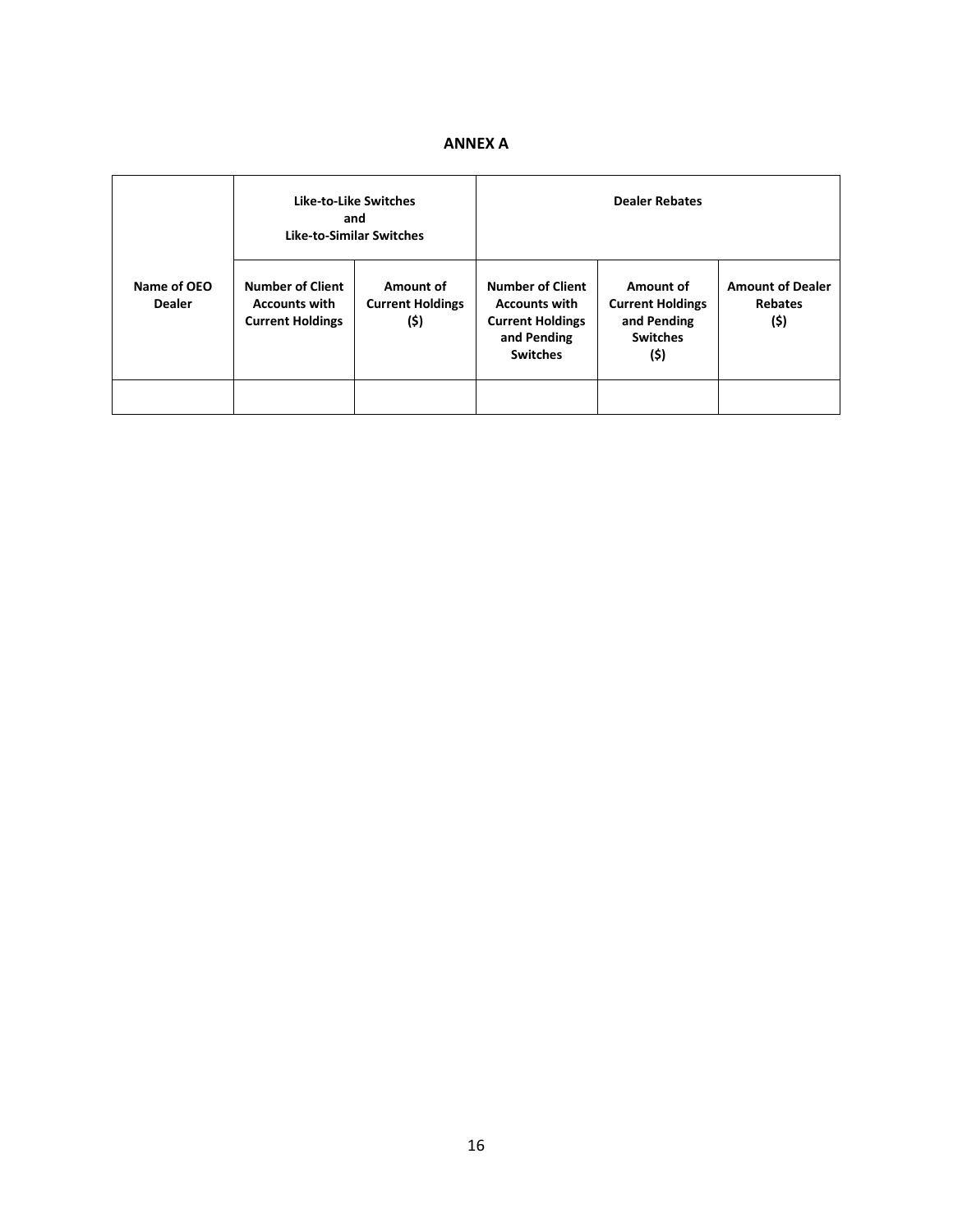### **ANNEX B**

|                | <b>Like-to-Like Switches</b>                                                           |                                                    | <b>Like-to-Similar Switches</b>                                                       |                                                                    |                                                                                        | <b>Management Fee Rebates</b>                      |                                                                                       |                                                                    |                                                                                                                             |                                                                                         |                                                      |
|----------------|----------------------------------------------------------------------------------------|----------------------------------------------------|---------------------------------------------------------------------------------------|--------------------------------------------------------------------|----------------------------------------------------------------------------------------|----------------------------------------------------|---------------------------------------------------------------------------------------|--------------------------------------------------------------------|-----------------------------------------------------------------------------------------------------------------------------|-----------------------------------------------------------------------------------------|------------------------------------------------------|
| Name<br>of IFM | <b>Number</b><br>of<br>Client<br><b>Accounts</b><br>with<br>Current<br><b>Holdings</b> | Amount<br>of<br>Current<br><b>Holdings</b><br>(\$) | Number of<br>Client<br><b>Accounts</b><br>with DSC<br>Redemption<br><b>Fee Waived</b> | Amount of<br><b>DSC</b><br>Redemption<br><b>Fee Waived</b><br>(\$) | <b>Number</b><br>of<br>Client<br><b>Accounts</b><br>with<br>Current<br><b>Holdings</b> | Amount<br>of<br>Current<br><b>Holdings</b><br>(\$) | Number of<br>Client<br><b>Accounts</b><br>with DSC<br>Redemption<br><b>Fee Waived</b> | Amount of<br><b>DSC</b><br>Redemption<br><b>Fee Waived</b><br>(\$) | <b>Number</b><br>of<br>Client<br><b>Accounts</b><br>with<br>Current<br><b>Holdings</b><br>and<br>Pending<br><b>Switches</b> | Amount<br>of<br>Current<br><b>Holdings</b><br>and<br>Pending<br><b>Switches</b><br>(\$) | Amount of<br>Management<br><b>Fee Rebate</b><br>(\$) |
|                |                                                                                        |                                                    |                                                                                       |                                                                    |                                                                                        |                                                    |                                                                                       |                                                                    |                                                                                                                             |                                                                                         |                                                      |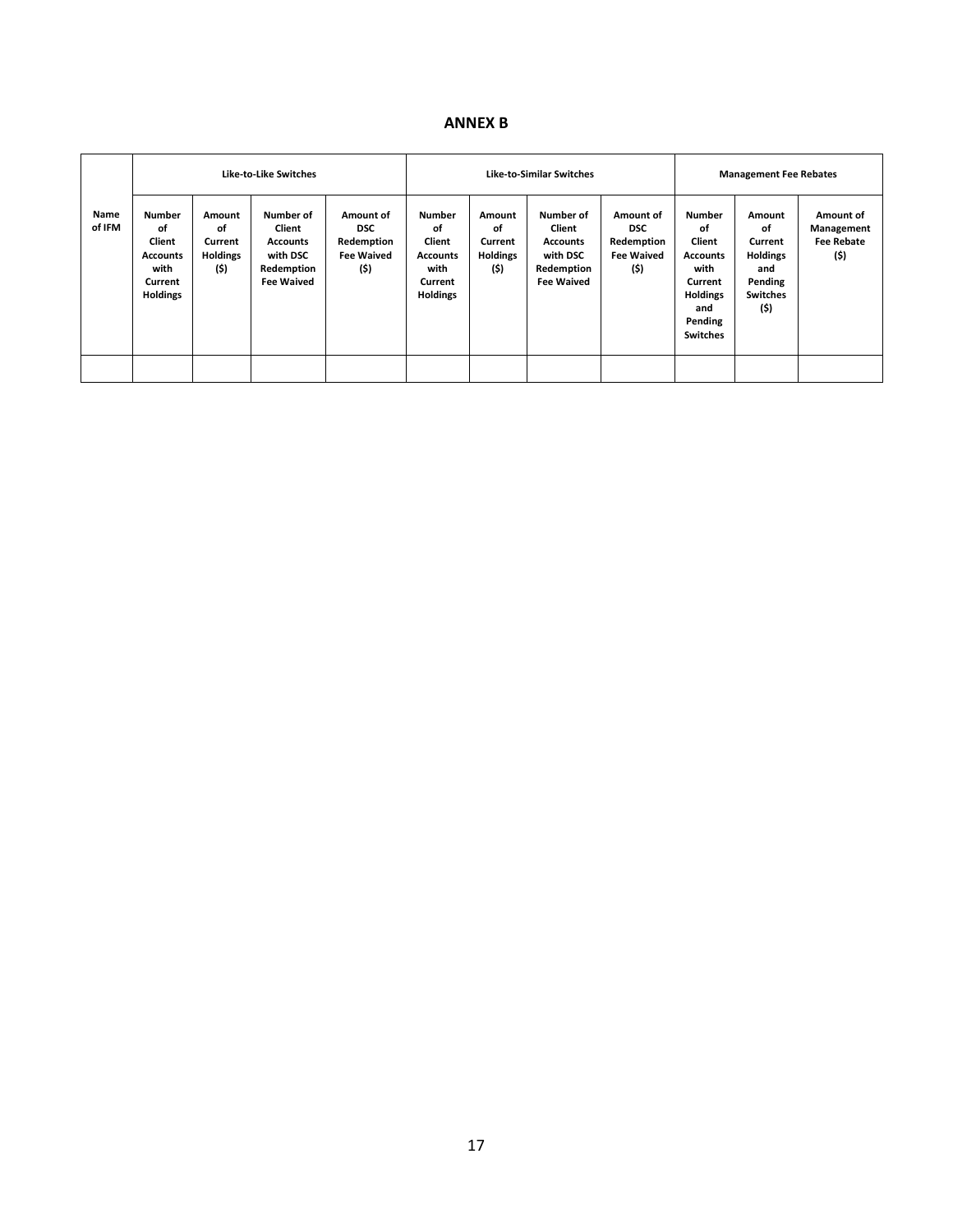|  |  | <b>ANNEX C</b> |  |
|--|--|----------------|--|
|--|--|----------------|--|

|                    | <b>Dealer Rebates</b>                                               |                                              |                                         |  |  |
|--------------------|---------------------------------------------------------------------|----------------------------------------------|-----------------------------------------|--|--|
| Name of OEO Dealer | Number of<br><b>Client Accounts from</b><br><b>Client Transfers</b> | Amount of<br><b>Client Transfers</b><br>(\$) | <b>Amount of Dealer Rebates</b><br>(\$) |  |  |
|                    |                                                                     |                                              |                                         |  |  |